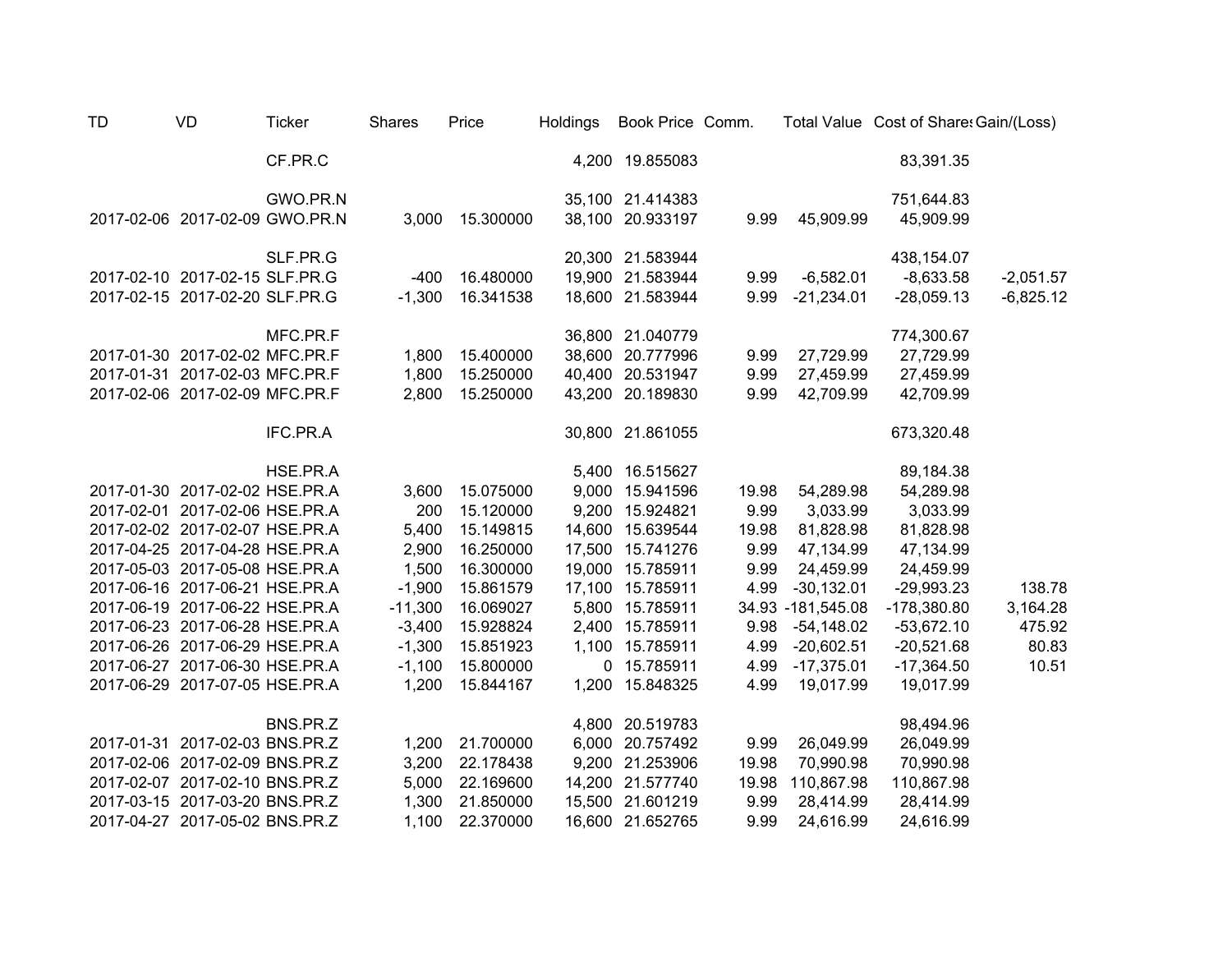| 2017-05-05 2017-05-10 BNS.PR.Z |          | 1,200    | 22.085000 | 17,800 21.682465 | 9.99  | 26,511.99       | 26,511.99     |           |
|--------------------------------|----------|----------|-----------|------------------|-------|-----------------|---------------|-----------|
| 2017-05-15 2017-05-18 BNS.PR.Z |          | 1,200    | 22.078333 | 19,000 21.707993 | 9.99  | 26,503.99       | 26,503.99     |           |
| 2017-05-16 2017-05-19 BNS.PR.Z |          | 2,300    | 21.939565 | 21,300 21.733937 | 19.98 | 50,480.98       | 50,480.98     |           |
| 2017-05-30 2017-06-02 BNS.PR.Z |          | 1,700    | 21.940000 | 23,000 21.750036 | 19.98 | 37,317.98       | 37,317.98     |           |
| 2017-05-31 2017-06-05 BNS.PR.Z |          | 1,300    | 21.930000 | 24,300 21.760075 | 9.99  | 28,518.99       | 28,518.99     |           |
| 2017-06-13 2017-06-16 BNS.PR.Z |          | 1,200    | 22.148333 | 25,500 21.778620 | 6.99  | 26,584.99       | 26,584.99     |           |
|                                | CU.PR.G  |          |           | 22,000 20.841988 |       |                 | 458,523.74    |           |
| 2017-05-03 2017-05-08 CU.PR.G  |          | $-1,500$ | 23.025000 | 20,500 20.841988 | 9.99  | $-34,527.51$    | $-31,262.98$  | 3,264.53  |
| 2017-05-04 2017-05-09 CU.PR.G  |          | $-1,200$ | 22.680833 | 19,300 20.841988 | 9.99  | $-27,207.01$    | $-25,010.39$  | 2,196.62  |
| 2017-05-15 2017-05-18 CU.PR.G  |          | $-700$   | 22.750000 | 18,600 20.841988 | 9.99  | $-15,915.01$    | $-14,589.39$  | 1,325.62  |
| 2017-05-17 2017-05-22 CU.PR.G  |          | $-800$   | 22.705000 | 17,800 20.841988 | 9.99  | $-18,154.01$    | $-16,673.59$  | 1,480.42  |
| 2017-06-02 2017-06-07 CU.PR.G  |          | $-1,100$ | 22.550000 | 16,700 20.841988 | 9.99  | $-24,795.01$    | $-22,926.19$  | 1,868.82  |
| 2017-06-06 2017-06-09 CU.PR.G  |          | $-2,400$ | 22.510417 | 14,300 20.841988 | 19.98 | $-54,005.02$    | $-50,020.77$  | 3,984.25  |
| 2017-06-07 2017-06-12 CU.PR.G  |          | $-1,800$ | 22.514444 | 12,500 20.841988 | 9.99  | $-40,516.01$    | $-37,515.58$  | 3,000.43  |
| 2017-06-13 2017-06-16 CU.PR.G  |          | $-400$   | 22.700000 | 12,100 20.841988 | 6.99  | $-9,073.01$     | $-8,336.80$   | 736.21    |
| 2017-06-21 2017-06-26 CU.PR.G  |          | $-1,200$ | 22.538333 | 10,900 20.841988 | 4.99  | $-27,041.01$    | $-25,010.39$  | 2,030.62  |
| 2017-06-23 2017-06-28 CU.PR.G  |          | 1,200    | 22.595000 | 12,100 21.016253 | 4.99  | 27,118.99       | 27,118.99     |           |
| 2017-06-28 2017-07-04 CU.PR.G  |          | 2,100    | 22.510000 | 14,200 21.237511 | 4.99  | 47,275.99       | 47,275.99     |           |
|                                | CU.PR.F  |          |           | 3,400 21.027638  |       |                 | 71,493.97     |           |
| 2017-02-03 2017-02-08 CU.PR.F  |          | 600      | 21.850000 | 4,000 21.153490  | 9.99  | 13,119.99       | 13,119.99     |           |
| 2017-04-27 2017-05-02 CU.PR.F  |          | $-1,400$ | 22.750000 | 2,600 21.153490  | 9.99  | $-31,840.01$    | $-29,614.89$  | 2,225.12  |
| 2017-04-27 2017-05-02 CU.PR.F  |          | 1,300    | 22.780000 | 3,900 21.698222  | 9.99  | 29,623.99       | 29,623.99     |           |
| 2017-05-05 2017-05-10 CU.PR.F  |          | $-1,200$ | 22.630000 | 2,700 21.698222  | 9.99  | $-27,146.01$    | $-26,037.87$  | 1,108.14  |
| 2017-05-25 2017-05-30 CU.PR.F  |          | 1,200    | 22.498333 | 3,900 21.946971  | 9.99  | 27,007.99       | 27,007.99     |           |
| 2017-05-29 2017-06-01 CU.PR.F  |          | $-2,600$ | 22.556923 | 1,300 21.946971  | 19.98 | $-58,628.02$    | $-57,062.13$  | 1,565.89  |
| 2017-06-06 2017-06-09 CU.PR.F  |          | $-1,300$ | 22.461538 | 0 21.946971      | 9.99  | $-29,190.01$    | $-28,531.06$  | 658.95    |
|                                | ENB.PR.T |          |           | 1,800 20.142815  |       |                 | 36,257.07     |           |
| 2017-06-23 2017-06-28 ENB.PR.T |          | $-1,000$ | 19.800000 | 800 20.142815    |       | 4.99 -19,795.01 | $-20,142.82$  | $-347.81$ |
| 2017-06-27 2017-06-30 ENB.PR.T |          | $-800$   | 19.800000 | 0 20.142815      | 4.99  | $-15,835.01$    | $-16, 114.25$ | $-279.24$ |
|                                | MFC.PR.K |          |           | 2,800 18.893561  |       |                 | 52,901.97     |           |
| 2017-06-19 2017-06-22 MFC.PR.K |          | $-2,800$ | 20.850357 | 0 18.893561      | 9.98  | $-58,371.02$    | $-52,901.97$  | 5,469.05  |
|                                | AIM.PR.A |          |           | 4,400 18.027039  |       |                 | 79,318.97     |           |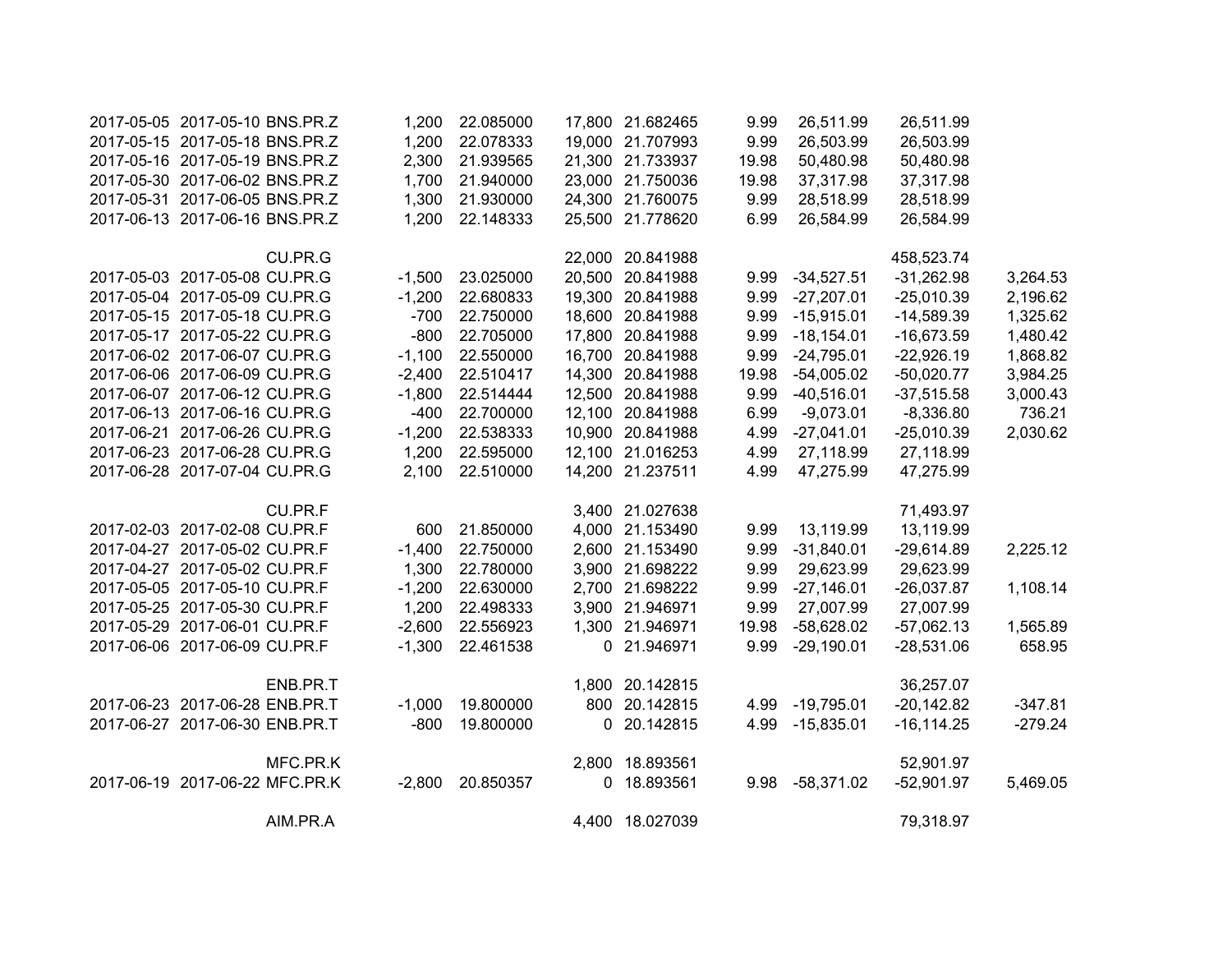| 2017-06-15 2017-06-20 AIM.PR.A |          | $-4,400$ | 7.408636  |       | 0 18.027039      | 4.99  | $-32,593.01$      | $-79,318.97$ | $-46,725.96$ |
|--------------------------------|----------|----------|-----------|-------|------------------|-------|-------------------|--------------|--------------|
|                                | INE.PR.A |          |           |       | 2,600 15.785912  |       |                   | 41,043.37    |              |
| 2017-02-03 2017-02-08 INE.PR.A |          | 5,200    | 15.597885 |       | 7,800 15.663122  | 19.98 | 81,128.98         | 81,128.98    |              |
|                                | IFC.PR.C |          |           |       | 3,900 18.034351  |       |                   | 70,333.97    |              |
| 2017-04-28 2017-05-03 IFC.PR.C |          | 1,200    | 21.775833 |       | 5,100 18.916659  | 9.99  | 26,140.99         | 26,140.99    |              |
| 2017-06-06 2017-06-09 IFC.PR.C |          | 1,300    | 21.000000 |       | 6,400 19.341398  | 9.99  | 27,309.99         | 27,309.99    |              |
| 2017-06-07 2017-06-12 IFC.PR.C |          | 1,200    | 20.630000 |       | 7,600 19.546176  | 9.99  | 24,765.99         | 24,765.99    |              |
|                                | TA.PR.D  |          |           | 4,200 | 9.680233         |       |                   | 40,656.98    |              |
|                                | BAM.PF.C |          |           |       | 6,200 21.407250  |       |                   | 132,724.95   |              |
| 2017-04-27 2017-05-02 BAM.PF.C |          | $-1,800$ | 23.416111 |       | 4,400 21.407250  | 19.98 | $-42,129.02$      | $-38,533.05$ | 3,595.97     |
| 2017-04-28 2017-05-03 BAM.PF.C |          | $-2,200$ | 23.452273 |       | 2,200 21.407250  | 19.98 | $-51,575.02$      | $-47,095.95$ | 4,479.07     |
| 2017-05-01 2017-05-04 BAM.PF.C |          | $-2,200$ | 23.430000 |       | 0 21.407250      | 9.99  | $-51,536.01$      | $-47,095.95$ | 4,440.06     |
| 2017-06-01 2017-06-06 BAM.PF.C |          | 1,100    | 23.240000 |       | 1,100 23.249082  | 9.99  | 25,573.99         | 25,573.99    |              |
| 2017-06-02 2017-06-07 BAM.PF.C |          | $-1,100$ | 23.196364 |       | 0 23.249082      | 9.99  | $-25,506.01$      | $-25,573.99$ | $-67.98$     |
|                                | TRP.PR.D |          |           |       | 11,800 17.896634 |       |                   | 211,180.28   |              |
| 2017-04-26 2017-05-01 TRP.PR.D |          | $-1,700$ | 21.740588 |       | 10,100 17.896634 | 9.99  | $-36,949.01$      | $-30,424.28$ | 6,524.73     |
| 2017-06-14 2017-06-19 TRP.PR.D |          | $-4,800$ | 21.670208 |       | 5,300 17.896634  |       | 19.96 -103,997.04 | $-85,903.84$ | 18,093.19    |
| 2017-06-15 2017-06-20 TRP.PR.D |          | $-1,200$ | 21.606667 |       | 4,100 17.896634  | 4.99  | $-25,923.01$      | $-21,475.96$ | 4,447.05     |
| 2017-06-16 2017-06-21 TRP.PR.D |          | $-4,100$ | 21.588293 |       | 0 17.896634      | 4.99  | $-88,507.01$      | $-73,376.20$ | 15,130.81    |
|                                | HSE.PR.C |          |           |       | 23,000 18.779593 |       |                   | 431,930.64   |              |
| 2017-01-25 2017-01-30 HSE.PR.C |          | $-800$   | 23.400000 |       | 22,200 18.779593 | 9.99  | $-18,710.01$      | $-15,023.67$ | 3,686.34     |
| 2017-03-15 2017-03-20 HSE.PR.C |          | $-1,100$ | 23.300000 |       | 21,100 18.779593 | 9.99  | $-25,620.01$      | $-20,657.55$ | 4,962.46     |
| 2017-04-10 2017-04-13 HSE.PR.C |          | $-1,600$ | 23.857500 |       | 19,500 18.779593 | 9.99  | $-38,162.01$      | $-30,047.35$ | 8,114.66     |
| 2017-04-24 2017-04-27 HSE.PR.C |          | $-1,100$ | 23.570000 |       | 18,400 18.779593 | 9.99  | $-25,917.01$      | $-20,657.55$ | 5,259.46     |
| 2017-04-25 2017-04-28 HSE.PR.C |          | $-3,900$ | 23.595897 |       | 14,500 18.779593 | 19.98 | $-92,004.02$      | $-73,240.41$ | 18,763.60    |
| 2017-05-03 2017-05-08 HSE.PR.C |          | $-1,100$ | 23.520000 |       | 13,400 18.779593 | 9.99  | $-25,862.01$      | $-20,657.55$ | 5,204.46     |
| 2017-05-23 2017-05-26 HSE.PR.C |          | $-1,100$ | 23.206364 |       | 12,300 18.779593 | 9.99  | $-25,517.01$      | $-20,657.55$ | 4,859.46     |
| 2017-05-24 2017-05-29 HSE.PR.C |          | $-1,300$ | 23.180000 |       | 11,000 18.779593 | 9.99  | $-30,124.01$      | $-24,413.47$ | 5,710.54     |
| 2017-05-30 2017-06-02 HSE.PR.C |          | $-2,800$ | 23.000714 |       | 8,200 18.779593  | 19.98 | $-64,382.02$      | $-52,582.86$ | 11,799.16    |
| 2017-05-31 2017-06-05 HSE.PR.C |          | $-3,300$ | 22.840909 |       | 4,900 18.779593  | 19.98 | $-75,355.02$      | $-61,972.66$ | 13,382.36    |
| 2017-06-01 2017-06-06 HSE.PR.C |          | $-500$   | 22.968000 |       | 4,400 18.779593  | 9.99  | $-11,474.01$      | $-9,389.80$  | 2,084.21     |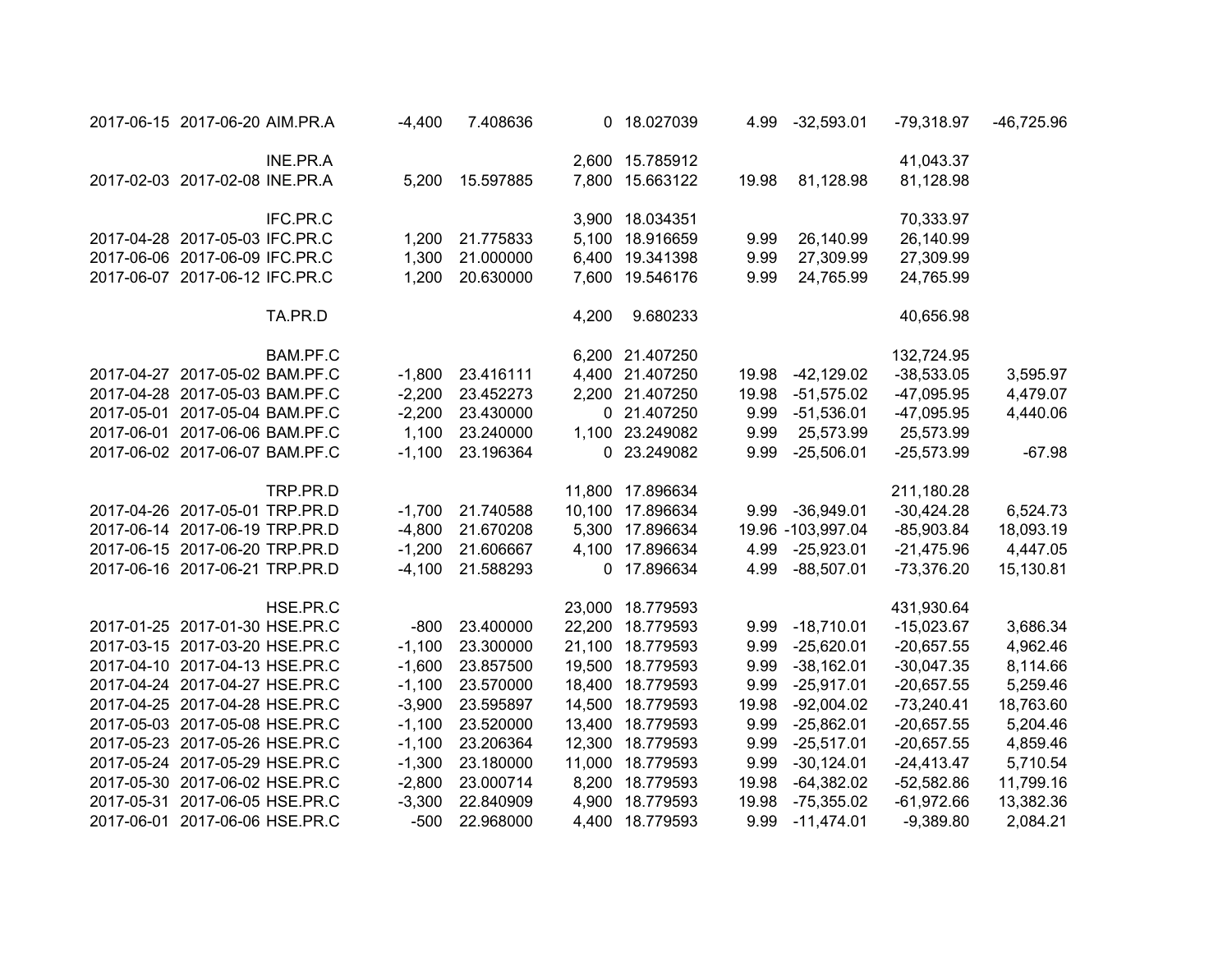| 2017-06-07 2017-06-12 HSE.PR.C |          | $-3,300$ | 22.650000 |        | 1,100 18.779593  | 19.98 | $-74,725.02$       | $-61,972.66$ | 12,752.36 |
|--------------------------------|----------|----------|-----------|--------|------------------|-------|--------------------|--------------|-----------|
| 2017-06-08 2017-06-13 HSE.PR.C |          | $-1,100$ | 22.606364 |        | 0 18.779593      | 9.99  | $-24,857.01$       | $-20,657.55$ | 4,199.46  |
|                                |          |          |           |        |                  |       |                    |              |           |
|                                | CU.PR.C  |          |           |        | 1,400 19.015782  |       |                    | 26,622.10    |           |
| 2017-04-27 2017-05-02 CU.PR.C  |          | $-1,400$ | 22.300000 | 0      | 19.015782        | 9.99  | $-31,210.01$       | $-26,622.10$ | 4,587.91  |
| 2017-05-25 2017-05-30 CU.PR.C  |          | 2,000    | 21.130000 | 2,000  | 21.134995        | 9.99  | 42,269.99          | 42,269.99    |           |
| 2017-05-29 2017-06-01 CU.PR.C  |          | 3,900    | 20.987692 | 5,900  | 21.041012        | 19.98 | 81,871.98          | 81,871.98    |           |
| 2017-06-02 2017-06-07 CU.PR.C  |          | 2,700    | 20.697778 |        | 8,600 20.935576  | 19.98 | 55,903.98          | 55,903.98    |           |
| 2017-06-05 2017-06-08 CU.PR.C  |          | 800      | 20.660000 |        | 9,400 20.913185  | 9.99  | 16,537.99          | 16,537.99    |           |
| 2017-06-07 2017-06-12 CU.PR.C  |          | 2,400    | 20.613750 | 11,800 | 20.853976        | 19.98 | 49,492.98          | 49,492.98    |           |
| 2017-06-14 2017-06-19 CU.PR.C  |          | 2,400    | 21.499583 | 14,200 | 20.963796        | 9.98  | 51,608.98          | 51,608.98    |           |
| 2017-06-16 2017-06-21 CU.PR.C  |          | 100      | 21.550000 | 14,300 | 20.968244        | 4.99  | 2,159.99           | 2,159.99     |           |
| 2017-06-20 2017-06-23 CU.PR.C  |          | 900      | 21.520000 | 15,200 | 21.001242        | 4.99  | 19,372.99          | 19,372.99    |           |
| 2017-06-21 2017-06-26 CU.PR.C  |          | 1,000    | 21.620000 | 16,200 | 21.039745        | 4.99  | 21,624.99          | 21,624.99    |           |
| 2017-06-22 2017-06-27 CU.PR.C  |          | 800      | 21.620000 |        | 17,000 21.067345 | 4.99  | 17,300.99          | 17,300.99    |           |
|                                |          |          |           |        |                  |       |                    |              |           |
|                                | SLF.PR.J |          |           | 35,200 | 13.336329        |       |                    | 469,438.77   |           |
| 2017-02-15 2017-02-20 SLF.PR.J |          | 1,500    | 15.200000 | 36,700 | 13.412773        | 9.99  | 22,809.99          | 22,809.99    |           |
|                                |          |          |           |        |                  |       |                    |              |           |
|                                | TA.PR.F  |          |           |        | 1,500 12.346055  |       |                    | 18,519.08    |           |
|                                |          |          |           |        |                  |       |                    |              |           |
|                                | BIP.PR.A |          |           |        | 14,900 19.345133 |       |                    | 288,242.48   |           |
| 2017-01-31 2017-02-03 BIP.PR.A |          | 3,100    | 23.000000 | 18,000 | 19.975137        | 9.99  | 71,309.99          | 71,309.99    |           |
| 2017-04-26 2017-05-01 BIP.PR.A |          | $-1,100$ | 23.940000 | 16,900 | 19.975137        | 9.99  | $-26,324.01$       | $-21,972.65$ | 4,351.36  |
| 2017-05-15 2017-05-18 BIP.PR.A |          | $-1,100$ | 23.880000 | 15,800 | 19.975137        | 9.99  | $-26,258.01$       | $-21,972.65$ | 4,285.36  |
| 2017-05-16 2017-05-19 BIP.PR.A |          | $-1,100$ | 23.700000 | 14,700 | 19.975137        | 9.99  | $-26,060.01$       | $-21,972.65$ | 4,087.36  |
| 2017-05-18 2017-05-23 BIP.PR.A |          | $-1,500$ | 23.511333 | 13,200 | 19.975137        | 9.99  | $-35,257.01$       | $-29,962.71$ | 5,294.30  |
| 2017-05-23 2017-05-26 BIP.PR.A |          | $-1,000$ | 23.600000 | 12,200 | 19.975137        | 9.99  | $-23,590.01$       | $-19,975.14$ | 3,614.87  |
| 2017-05-24 2017-05-29 BIP.PR.A |          | $-300$   | 23.700000 | 11,900 | 19.975137        | 9.99  | $-7,100.01$        | $-5,992.54$  | 1,107.47  |
| 2017-05-26 2017-05-31 BIP.PR.A |          | $-2,200$ | 23.601364 | 9,700  | 19.975137        | 19.98 | $-51,903.02$       | $-43,945.30$ | 7,957.72  |
| 2017-06-01 2017-06-06 BIP.PR.A |          | $-1,100$ | 23.409091 | 8,600  | 19.975137        | 9.99  | $-25,740.01$       | $-21,972.65$ | 3,767.36  |
| 2017-06-06 2017-06-09 BIP.PR.A |          | $-1,100$ | 23.300000 | 7,500  | 19.975137        | 9.99  | $-25,620.01$       | $-21,972.65$ | 3,647.36  |
| 2017-06-08 2017-06-13 BIP.PR.A |          | $-1,900$ | 23.171053 | 5,600  | 19.975137        | 9.99  | $-44,015.01$       | $-37,952.76$ | 6,062.25  |
| 2017-06-09 2017-06-14 BIP.PR.A |          | $-1,100$ | 23.300000 | 4,500  | 19.975137        | 9.99  | $-25,620.01$       | $-21,972.65$ | 3,647.36  |
| 2017-06-12 2017-06-15 BIP.PR.A |          | $-4,500$ | 23.521556 | 0      | 19.975137        |       | 29.97 - 105,817.03 | $-89,888.12$ | 15,928.91 |
|                                |          |          |           |        |                  |       |                    |              |           |

IAG.PR.G 24,100 19.842440 478,202.80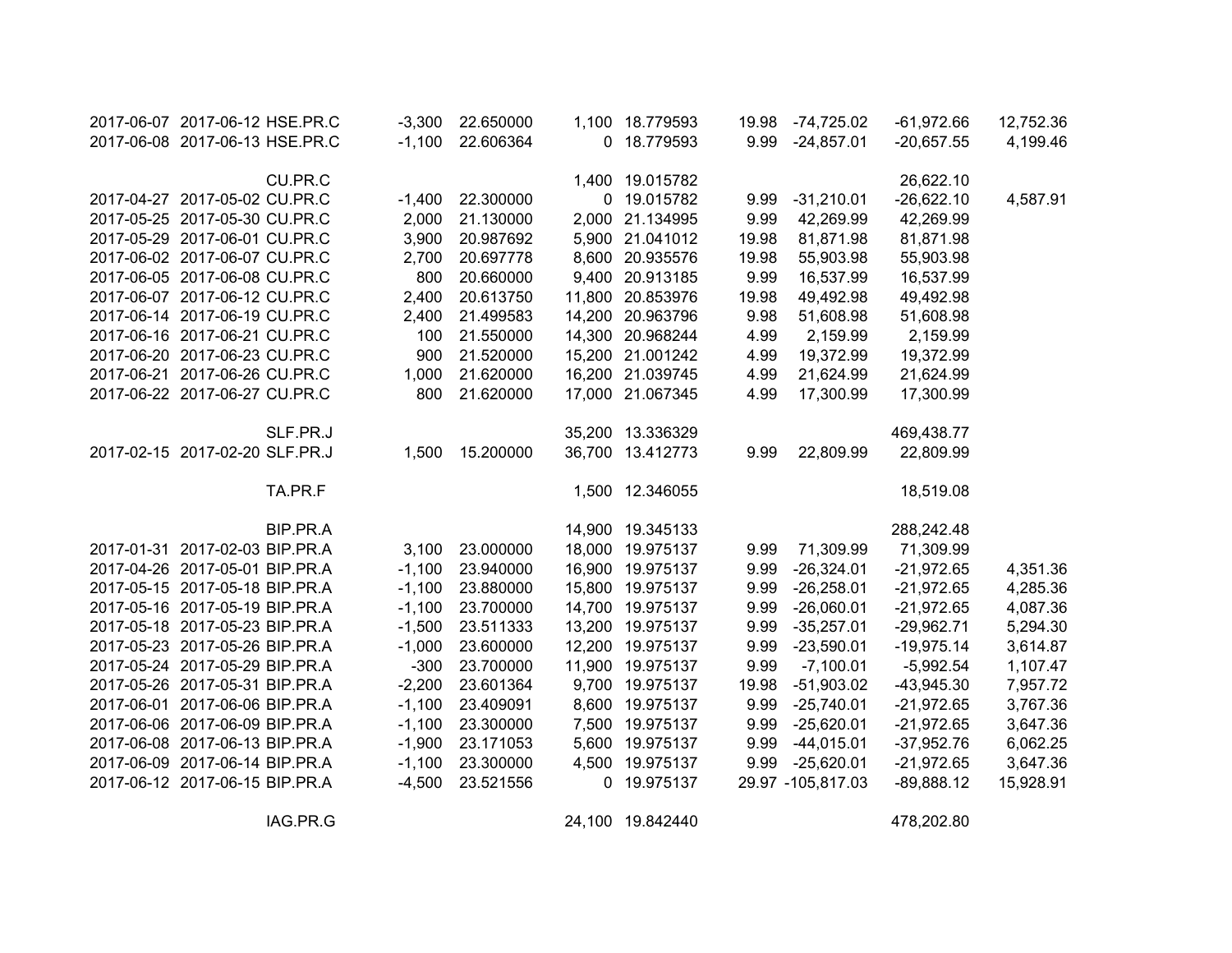| 2017-01-31 2017-02-03 IAG.PR.G | 1,200    | 22.950000 |       | 25,300 19.990229 | 9.99  | 27,549.99         | 27,549.99    |           |
|--------------------------------|----------|-----------|-------|------------------|-------|-------------------|--------------|-----------|
| 2017-02-23 2017-02-28 IAG.PR.G | $-3,800$ | 23.633947 |       | 21,500 19.990229 | 19.98 | $-89,789.02$      | $-75,962.87$ | 13,826.15 |
| 2017-04-27 2017-05-02 IAG.PR.G | 1,100    | 22.879091 |       | 22,600 20.131279 | 9.99  | 25,176.99         | 25,176.99    |           |
| 2017-05-03 2017-05-08 IAG.PR.G | 1,200    | 22.718333 |       | 23,800 20.262139 | 9.99  | 27,271.99         | 27,271.99    |           |
| 2017-06-07 2017-06-12 IAG.PR.G | 4,600    | 21.294348 |       | 28,400 20.430383 | 29.97 | 97,983.97         | 97,983.97    |           |
| BMO.PR.Q                       |          |           |       | 8,000 20.095395  |       |                   | 160,763.16   |           |
| 2017-02-21 2017-02-24 BMO.PR.Q | $-1,600$ | 21.840000 | 6,400 | 20.095395        | 9.99  | $-34,934.01$      | $-32,152.63$ | 2,781.38  |
| 2017-02-22 2017-02-27 BMO.PR.Q | $-1,700$ | 21.852941 |       | 4,700 20.095395  | 19.98 | $-37,130.02$      | $-34,162.17$ | 2,967.85  |
| 2017-04-26 2017-05-01 BMO.PR.Q | 1,700    | 22.003529 |       | 6,400 20.603804  | 9.99  | 37,415.99         | 37,415.99    |           |
| 2017-04-27 2017-05-02 BMO.PR.Q | $-1,200$ | 21.932500 |       | 5,200 20.603804  | 9.99  | $-26,309.01$      | $-24,724.56$ | 1,584.45  |
| 2017-05-01 2017-05-04 BMO.PR.Q | 3,600    | 21.989444 |       | 8,800 21.172927  | 19.98 | 79,181.98         | 79,181.98    |           |
| 2017-05-16 2017-05-19 BMO.PR.Q | $-1,200$ | 21.751667 |       | 7,600 21.172927  | 9.99  | $-26,092.01$      | $-25,407.51$ | 684.50    |
| 2017-05-31 2017-06-05 BMO.PR.Q | 4,100    | 21.601220 |       | 11,700 21.325574 | 29.97 | 88,594.97         | 88,594.97    |           |
| 2017-06-06 2017-06-09 BMO.PR.Q | 3,400    | 21.057059 |       | 15,100 21.267099 | 29.97 | 71,623.97         | 71,623.97    |           |
| 2017-06-07 2017-06-12 BMO.PR.Q | 1,200    | 21.150000 |       | 16,300 21.259091 | 9.99  | 25,389.99         | 25,389.99    |           |
| 2017-06-19 2017-06-22 BMO.PR.Q | 2,000    | 21.475000 |       | 18,300 21.282960 | 4.99  | 42,954.99         | 42,954.99    |           |
| 2017-06-22 2017-06-27 BMO.PR.Q | 10,800   | 21.392500 |       | 29,100 21.324471 | 24.95 | 231,063.95        | 231,063.95   |           |
| BCE.PR.G                       |          |           |       | 4,900 13.504484  |       |                   | 66,171.97    |           |
| AZP.PR.C                       |          |           |       | 2,700 12.181844  |       |                   | 32,890.98    |           |
| CPX.PR.E                       |          |           |       | 1,800 14.940272  |       |                   | 26,892.49    |           |
| VSN.PR.C                       |          |           |       | 1,400 16.471425  |       |                   | 23,059.99    |           |
| 2017-05-03 2017-05-08 VSN.PR.C | $-1,400$ | 22.982143 | 0     | 16.471425        | 9.99  | $-32,165.01$      | $-23,059.99$ | 9,105.02  |
| VSN.PR.A                       |          |           |       | 4,600 14.173257  |       |                   | 65,196.98    |           |
| 2017-05-02 2017-05-05 VSN.PR.A | $-4,600$ | 21.750000 | 0     | 14.173257        |       | 29.97 -100,020.03 | $-65,196.98$ | 34,823.05 |
| 2017-05-23 2017-05-26 VSN.PR.A | 1,200    | 20.482500 |       | 1,200 20.490825  | 9.99  | 24,588.99         | 24,588.99    |           |
| 2017-06-28 2017-07-04 VSN.PR.C | $-1,200$ | 21.014167 |       | 0 20.490825      | 4.99  | $-25,212.01$      | $-24,588.99$ | 623.02    |
| BAM.PF.D                       |          |           |       | 1,200 21.443325  |       |                   | 25,731.99    |           |
| 2017-01-03 2017-01-06 BAM.PF.D | 1,400    | 21.940000 |       | 2,600 21.714608  | 9.99  | 30,725.99         | 30,725.99    |           |
| 2017-04-27 2017-05-02 BAM.PF.D | $-2,600$ | 24.000000 |       | 0 21.714608      | 9.99  | $-62,390.01$      | $-56,457.98$ | 5,932.03  |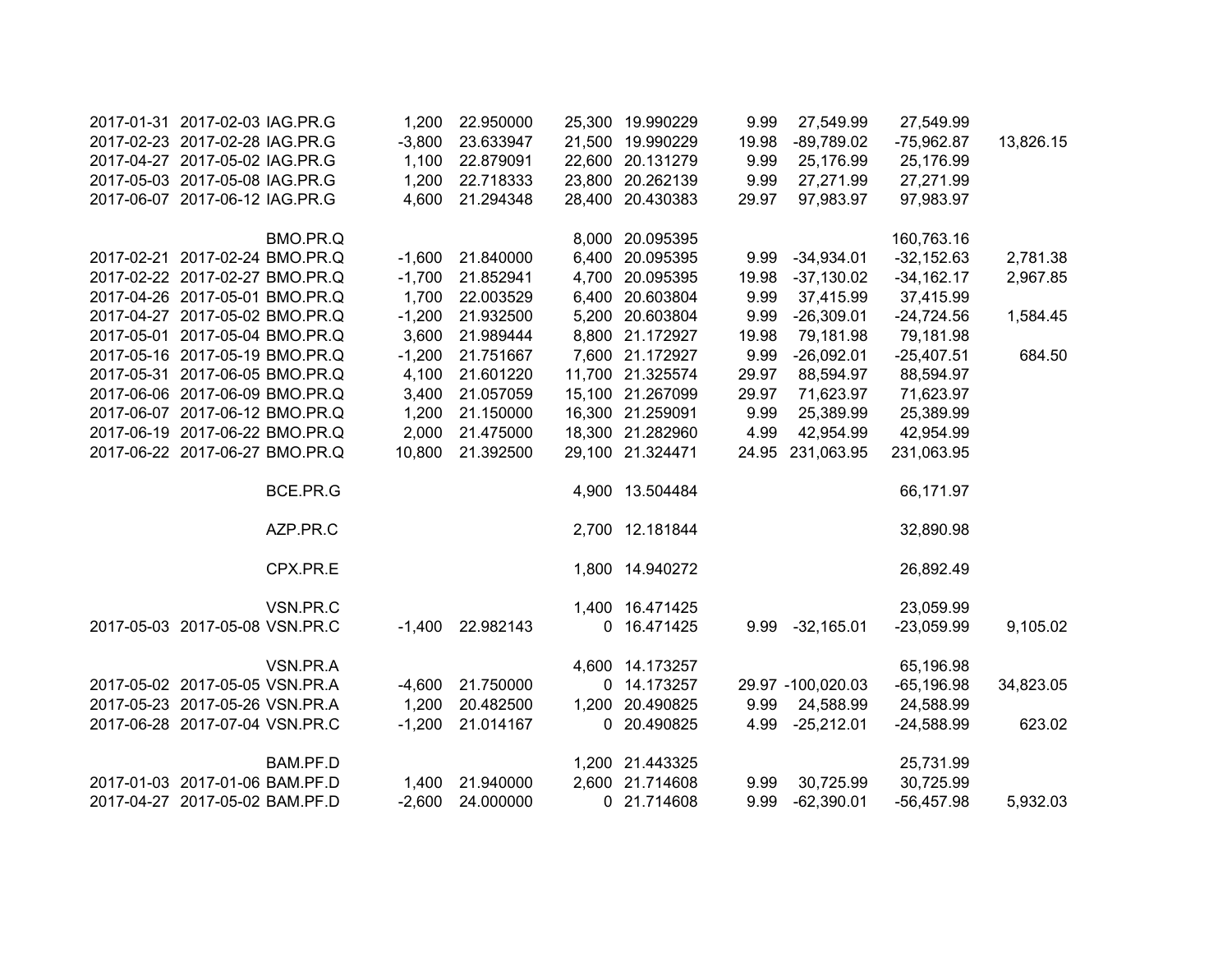|                                |                                | BRF.PR.F |          |           |             | 1,300 19.879993 |       |              | 25,843.99    |           |
|--------------------------------|--------------------------------|----------|----------|-----------|-------------|-----------------|-------|--------------|--------------|-----------|
| 2017-03-06 2017-03-09 BRF.PR.F |                                |          | $-1,300$ | 21.500000 |             | 0 19.879993     | 9.99  | $-27,940.01$ | $-25,843.99$ | 2,096.02  |
| 2017-05-23 2017-05-26 BRF.PR.F |                                |          | 1,100    | 22.642727 |             | 1,100 22.651809 | 9.99  | 24,916.99    | 24,916.99    |           |
|                                | 2017-05-25 2017-05-30 BRF.PR.F |          | $-1,100$ | 22.519091 |             | 0 22.651809     | 9.99  | $-24,761.01$ | $-24,916.99$ | $-155.98$ |
|                                |                                |          |          |           |             |                 |       |              |              |           |
| 2017-01-03 2017-01-06 BAM.PR.M |                                |          | 1,400    | 21.300000 |             | 1,400 21.307136 | 9.99  | 29,829.99    | 29,829.99    |           |
|                                | 2017-04-10 2017-04-13 BAM.PR.M |          | $-1,400$ | 23.294286 |             | 0 21.307136     | 9.99  | $-32,602.01$ | $-29,829.99$ | 2,772.02  |
|                                | 2017-01-25 2017-01-30 ENB.PF.C |          | 1,200    | 20.119167 |             | 1,200 20.127492 | 9.99  | 24,152.99    | 24,152.99    |           |
|                                | 2017-06-28 2017-07-04 ENB.PF.C |          | $-1,200$ | 21.220833 |             | 0 20.127492     | 4.99  | $-25,460.01$ | $-24,152.99$ | 1,307.02  |
| 2017-02-03 2017-02-08 BNS.PR.D |                                |          | 3,200    | 21.248125 |             | 3,200 21.251247 | 9.99  | 68,003.99    | 68,003.99    |           |
|                                | 2017-02-15 2017-02-20 BNS.PR.D |          | $-100$   | 21.450000 |             | 3,100 21.251247 | 9.99  | $-2,135.01$  | $-2,125.12$  | 9.89      |
|                                | 2017-04-19 2017-04-24 BNS.PR.D |          | $-3,100$ | 21.760000 |             | 0 21.251247     | 19.98 | $-67,436.02$ | $-65,878.87$ | 1,557.15  |
|                                |                                |          |          |           |             |                 |       |              |              |           |
| 2017-02-23 2017-02-28 GWO.PR.I |                                |          | 3,500    | 22.716857 |             | 3,500 22.722566 | 19.98 | 79,528.98    | 79,528.98    |           |
|                                | 2017-05-30 2017-06-02 GWO.PR.I |          | $-400$   | 22.872500 |             | 3,100 22.722566 | 9.99  | $-9,139.01$  | $-9,089.03$  | 49.98     |
|                                | 2017-06-06 2017-06-09 GWO.PR.I |          | $-3,100$ | 22.586452 |             | 0 22.722566     | 19.98 | $-69,998.02$ | $-70,439.95$ | $-441.93$ |
| 2017-03-15 2017-03-20 CU.PR.D  |                                |          | 1,000    | 24.226000 |             | 1,000 24.235990 | 9.99  | 24,235.99    | 24,235.99    |           |
|                                | 2017-04-07 2017-04-12 CU.PR.D  |          | $-1,000$ | 24.422000 |             | 0 24.235990     | 9.99  | $-24,412.01$ | $-24,235.99$ | 176.02    |
| 2017-04-03 2017-04-06 BAM.PR.T |                                |          | 2,500    | 19.543200 |             | 2,500 19.547196 | 9.99  | 48,867.99    | 48,867.99    |           |
| 2017-04-10 2017-04-13 BAM.PR.T |                                |          | 1,200    | 20.316667 | 3,700       | 19.799454       | 9.99  | 24,389.99    | 24,389.99    |           |
|                                | 2017-04-26 2017-05-01 BAM.PR.T |          | 1,300    | 19.793846 | 5,000       | 19.799994       | 9.99  | 25,741.99    | 25,741.99    |           |
|                                | 2017-06-02 2017-06-07 BAM.PR.T |          | 900      | 18.774444 | 5,900       | 19.645247       | 9.99  | 16,906.99    | 16,906.99    |           |
|                                | 2017-06-08 2017-06-13 BAM.PR.T |          | 1,400    | 18.608571 | 7,300       | 19.447801       | 9.99  | 26,061.99    | 26,061.99    |           |
|                                |                                |          |          |           |             |                 |       |              |              |           |
| 2017-04-10 2017-04-13 TRP.PR.B |                                |          | 1,800    | 14.937222 |             | 1,800 14.942772 | 9.99  | 26,896.99    | 26,896.99    |           |
|                                | 2017-04-25 2017-04-28 TRP.PR.B |          | 1,800    | 14.675556 |             | 3,600 14.811939 | 9.99  | 26,425.99    | 26,425.99    |           |
|                                | 2017-05-15 2017-05-18 TRP.PR.B |          | $-1,800$ | 14.648889 |             | 1,800 14.811939 | 9.99  | $-26,358.01$ | $-26,661.49$ | $-303.48$ |
|                                | 2017-05-16 2017-05-19 TRP.PR.B |          | $-1,800$ | 14.668889 | $\mathbf 0$ | 14.811939       | 9.99  | $-26,394.01$ | $-26,661.49$ | $-267.48$ |
|                                | 2017-05-24 2017-05-29 TRP.PR.B |          | 100      | 14.340000 |             | 100 14.439900   | 9.99  | 1,443.99     | 1,443.99     |           |
| 2017-04-19 2017-04-24 EIT.PR.A |                                |          | 2,100    | 25.497619 |             | 2,100 25.507133 | 19.98 | 53,564.98    | 53,564.98    |           |
|                                | 2017-04-27 2017-05-02 EIT.PR.A |          | 2,700    | 25.665556 |             | 4,800 25.600409 | 19.98 | 69,316.98    | 69,316.98    |           |
|                                | 2017-04-28 2017-05-03 EIT.PR.A |          | 1,000    | 25.745000 |             | 5,800 25.627061 | 9.99  | 25,754.99    | 25,754.99    |           |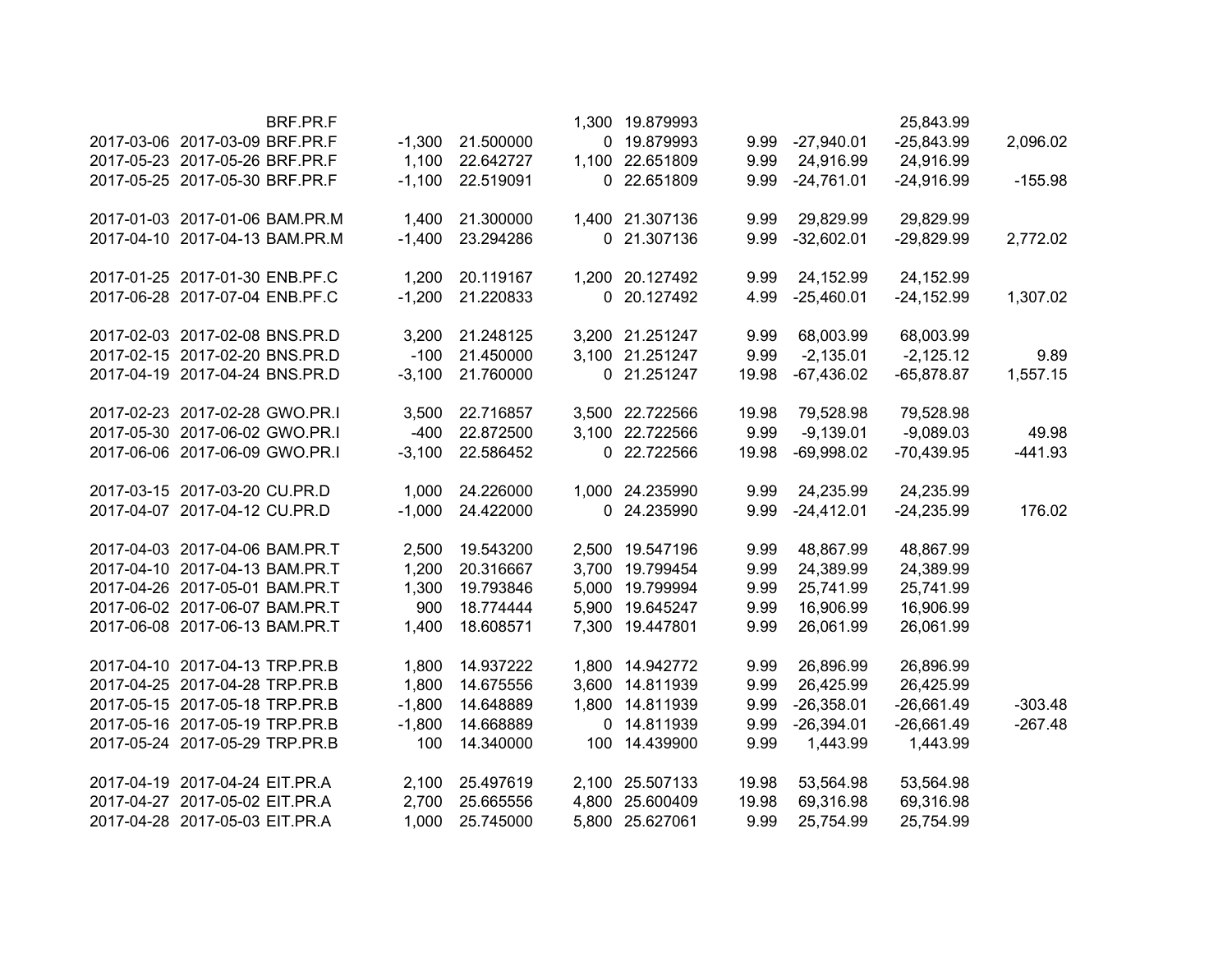| 2017-06-07 2017-06-12 EIT.PR.A | $-2,800$ | 25.607143 | 3,000 25.627061 | 19.98 | $-71,680.02$     | $-71,755.77$  | $-75.75$  |
|--------------------------------|----------|-----------|-----------------|-------|------------------|---------------|-----------|
| 2017-06-08 2017-06-13 EIT.PR.A | $-1,800$ | 25.630000 | 1,200 25.627061 | 19.98 | $-46, 114.02$    | $-46, 128.71$ | $-14.69$  |
| 2017-06-14 2017-06-19 EIT.PR.A | 4,000    | 25.759750 | 5,200 25.732008 |       | 14.97 103,053.97 | 103,053.97    |           |
| 2017-04-24 2017-04-27 TRP.PR.C | 1,700    | 15.730588 | 1,700 15.736464 | 9.99  | 26,751.99        | 26,751.99     |           |
| 2017-04-25 2017-04-28 TRP.PR.C | 2,400    | 15.682917 | 4,100 15.707556 | 9.99  | 37,648.99        | 37,648.99     |           |
| 2017-05-18 2017-05-23 TRP.PR.C | 1,700    | 15.405882 | 5,800 15.620857 | 9.99  | 26,199.99        | 26,199.99     |           |
| 2017-05-25 2017-05-30 TRP.PR.C | $-2,700$ | 15.737037 | 3,100 15.620857 | 19.98 | $-42,470.02$     | $-42, 176.31$ | 293.71    |
| 2017-05-26 2017-05-31 TRP.PR.C | 1,700    | 15.650000 | 4,800 15.633260 | 9.99  | 26,614.99        | 26,614.99     |           |
| 2017-06-09 2017-06-14 TRP.PR.C | 1,600    | 15.590000 | 6,400 15.624006 | 9.99  | 24,953.99        | 24,953.99     |           |
| 2017-06-13 2017-06-16 TRP.PR.C | $-1,700$ | 15.910000 | 4,700 15.624006 | 6.99  | $-27,040.01$     | $-26,560.81$  | 479.20    |
| 2017-06-14 2017-06-19 TRP.PR.C | $-4,700$ | 15.800000 | 0 15.624006     | 4.99  | $-74,255.01$     | $-73,432.83$  | 822.18    |
| 2017-05-01 2017-05-04 BNS.PR.Y | 500      | 22.340000 | 500 22.359980   | 9.99  | 11,179.99        | 11,179.99     |           |
| 2017-06-05 2017-06-08 BNS.PR.Y | $-500$   | 22.102000 | 0 22.359980     | 9.99  | $-11,041.01$     | $-11,179.99$  | $-138.98$ |
| 2017-06-20 2017-06-23 BNS.PR.Y | 3,200    | 22.000000 | 3,200 22.003119 | 9.98  | 70,409.98        | 70,409.98     |           |
| 2017-05-02 2017-05-05 BAM.PR.R | 5,200    | 19.183846 | 5,200 19.189609 | 29.97 | 99,785.97        | 99,785.97     |           |
| 2017-05-04 2017-05-09 BAM.PR.R | 1,300    | 19.050000 | 6,500 19.163224 | 9.99  | 24,774.99        | 24,774.99     |           |
| 2017-05-24 2017-05-29 BAM.PR.R | 1,600    | 18.660000 | 8,100 19.065055 | 9.99  | 29,865.99        | 29,865.99     |           |
| 2017-06-16 2017-06-21 BAM.PR.R | $-3,500$ | 19.234571 | 4,600 19.065055 | 9.98  | $-67,311.02$     | $-66,727.69$  | 583.32    |
| 2017-06-19 2017-06-22 BAM.PR.R | $-4,600$ | 19.207174 | 0 19.065055     | 9.98  | $-88,343.02$     | $-87,699.26$  | 643.77    |
| 2017-05-04 2017-05-09 BPO.PR.N | 1,300    | 19.443846 | 1,300 19.451531 | 9.99  | 25,286.99        | 25,286.99     |           |
| 2017-06-05 2017-06-08 BPO.PR.N | $-700$   | 19.790000 | 600 19.451531   | 9.99  | $-13,843.01$     | $-13,616.07$  | 226.94    |
| 2017-06-16 2017-06-21 BPO.PR.N | 1,500    | 19.960000 | 2,100 19.817099 | 4.99  | 29,944.99        | 29,944.99     |           |
| 2017-06-27 2017-06-30 BPO.PR.N | $-2,100$ | 20.320000 | 0 19.817099     | 4.99  | $-42,667.01$     | $-41,615.91$  | 1,051.10  |
| 2017-05-05 2017-05-10 DFN.PR.A | 2,600    | 10.320000 | 2,600 10.323842 | 9.99  | 26,841.99        | 26,841.99     |           |
| 2017-05-16 2017-05-19 DFN.PR.A | $-2,600$ | 10.300000 | 0 10.323842     | 9.99  | $-26,770.01$     | $-26,841.99$  | $-71.98$  |
| 2017-05-15 2017-05-18 BPO.PR.T | 1,200    | 21.337500 | 1,200 21.345825 | 9.99  | 25,614.99        | 25,614.99     |           |
| 2017-06-27 2017-06-30 BPO.PR.T | 1,800    | 21.300000 | 3,000 21.319993 | 4.99  | 38,344.99        | 38,344.99     |           |
| 2017-05-15 2017-05-18 TD.PF.B  | 1,200    | 21.410000 | 1,200 21.418325 | 9.99  | 25,701.99        | 25,701.99     |           |
| 2017-05-16 2017-05-19 TD.PF.B  | 1,200    | 21.400000 | 2,400 21.413325 | 9.99  | 25,689.99        | 25,689.99     |           |
| 2017-06-14 2017-06-19 TD.PF.B  | $-2,400$ | 21.550000 | 0 21.413325     | 4.99  | $-51,715.01$     | $-51,391.98$  | 323.03    |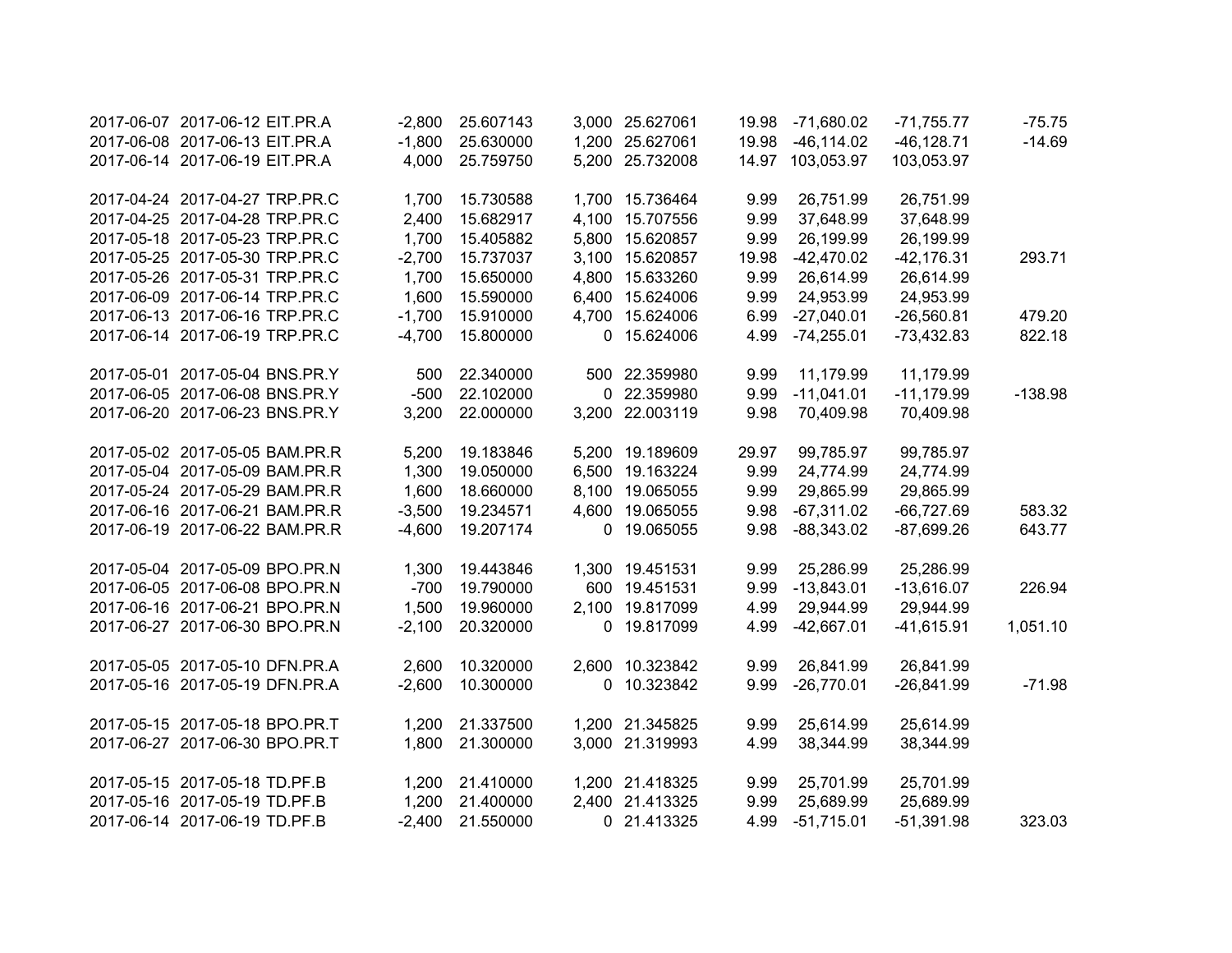|          | 30,958.99      | 30,958.99         | 9.99  | 1,600 19.349369  | 19.343125 | 1,600     | 2017-05-17 2017-05-22 FFH.PR.I |  |
|----------|----------------|-------------------|-------|------------------|-----------|-----------|--------------------------------|--|
|          | 28,878.99      | 28,878.99         | 9.99  | 3,100 19.302574  | 19.246000 | 1,500     | 2017-06-06 2017-06-09 FFH.PR.I |  |
|          | 66,411.98      | 66,411.98         | 19.98 | 5,200 12.771534  | 12.767692 | 5,200     | 2017-06-08 2017-06-13 BAM.PR.B |  |
| 1,227.04 | $-66,411.98$   | $-67,639.02$      | 19.98 | 0 12.771534      | 13.011346 | $-5,200$  | 2017-06-12 2017-06-15 BAM.PR.B |  |
|          |                |                   |       |                  |           |           |                                |  |
|          | 41,089.99      | 41,089.99         | 9.99  | 2,600 15.803842  | 15.800000 | 2,600     | 2017-06-12 2017-06-15 PWF.PR.P |  |
| 1,207.02 | $-41,089.99$   | $-42,297.01$      | 6.99  | 0 15.803842      | 16.270769 | $-2,600$  | 2017-06-14 2017-06-19 PWF.PR.P |  |
|          |                |                   |       |                  |           |           |                                |  |
|          | 25,753.99      | 25,753.99         | 9.99  | 1,200 21.461658  | 21.453333 | 1,200     | 2017-06-12 2017-06-15 BAM.PF.B |  |
| 363.02   | $-25,753.99$   | $-26, 117.01$     | 6.99  | 0 21.461658      | 21.770000 | $-1,200$  | 2017-06-13 2017-06-16 BAM.PF.B |  |
|          | 77,519.97      | 77,519.97         | 29.97 | 4,200 18.457136  | 18.450000 | 4,200     | 2017-06-12 2017-06-15 TRP.PR.F |  |
| 1,744.05 | $-77,519.97$   | $-79,264.02$      | 9.98  | 0 18.457136      | 18.874762 | $-4,200$  | 2017-06-14 2017-06-19 TRP.PR.F |  |
|          |                |                   |       |                  |           |           |                                |  |
|          | 25,602.99      | 25,602.99         | 6.99  | 1,200 21.335825  | 21.330000 | 1,200     | 2017-06-13 2017-06-16 BMO.PR.T |  |
|          | 25,623.99      | 25,623.99         | 4.99  | 2,400 21.344575  | 21.349167 | 1,200     | 2017-06-14 2017-06-19 BMO.PR.T |  |
|          | 89,290.99      | 89,290.99         | 4.99  | 6,600 21.290601  | 21.258571 | 4,200     | 2017-06-16 2017-06-21 BMO.PR.T |  |
|          | 236,679.90     | 236,679.90        | 44.91 | 17,700 21.310614 | 21.318468 | 11,100    | 2017-06-19 2017-06-22 BMO.PR.T |  |
| $-74.58$ | $-230, 154.63$ | 24.95 -230,080.06 |       | 6,900 21.310614  | 21.306019 | $-10,800$ | 2017-06-22 2017-06-27 BMO.PR.T |  |
|          |                |                   |       |                  |           |           |                                |  |
|          | 116,774.98     | 116,774.98        | 9.98  | 5,500 21.231815  | 21.230000 | 5,500     | 2017-06-14 2017-06-19 CM.PR.P  |  |
|          | 25,624.99      | 25,624.99         | 4.99  | 6,700 21.253727  | 21.350000 | 1,200     | 2017-06-15 2017-06-20 CM.PR.P  |  |
|          | 95,803.07      | 95,803.07         | 14.97 | 11,200 21.268128 | 21.286244 | 4,500     | 2017-06-16 2017-06-21 CM.PR.P  |  |
| 102.51   | $-51,043.51$   | $-51,146.02$      | 9.98  | 8,800 21.268128  | 21.315000 | $-2,400$  | 2017-06-20 2017-06-23 CM.PR.P  |  |
|          | 64,039.98      | 64,039.98         | 9.98  | 11,800 21.288094 | 21.343333 | 3,000     | 2017-06-23 2017-06-28 CM.PR.P  |  |
|          | 23,126.99      | 23,126.99         | 4.99  | 12,900 21.265620 | 21.020000 | 1,100     | 2017-06-26 2017-06-29 CM.PR.P  |  |
| $-11.48$ | $-51,037.49$   | $-51,026.01$      | 4.99  | 10,500 21.265620 | 21.262917 | $-2,400$  | 2017-06-28 2017-07-04 CM.PR.P  |  |
|          | 19,624.99      | 19,624.99         | 4.99  | 1,200 16.354158  | 16.350000 | 1,200     | 2017-06-14 2017-06-19 BAM.PR.X |  |
| 158.02   | $-19,624.99$   | $-19,783.01$      | 4.99  | 0 16.354158      | 16.490000 | $-1,200$  | 2017-06-23 2017-06-28 BAM.PR.X |  |
|          |                |                   |       |                  |           |           |                                |  |
|          | 36,214.99      | 36,214.99         | 4.99  | 1,700 21.302935  | 21.300000 | 1,700     | 2017-06-14 2017-06-19 BMO.PR.W |  |
| $-9.98$  | $-36,214.99$   | $-36,205.01$      | 4.99  | 0 21.302935      | 21.300000 | $-1,700$  | 2017-06-20 2017-06-23 BMO.PR.W |  |
|          | 51,649.98      | 51,649.98         | 9.98  | 2,500 20.659992  | 20.656000 | 2,500     | 2017-06-19 2017-06-22 MFC.PR.L |  |
|          |                |                   |       |                  |           |           |                                |  |